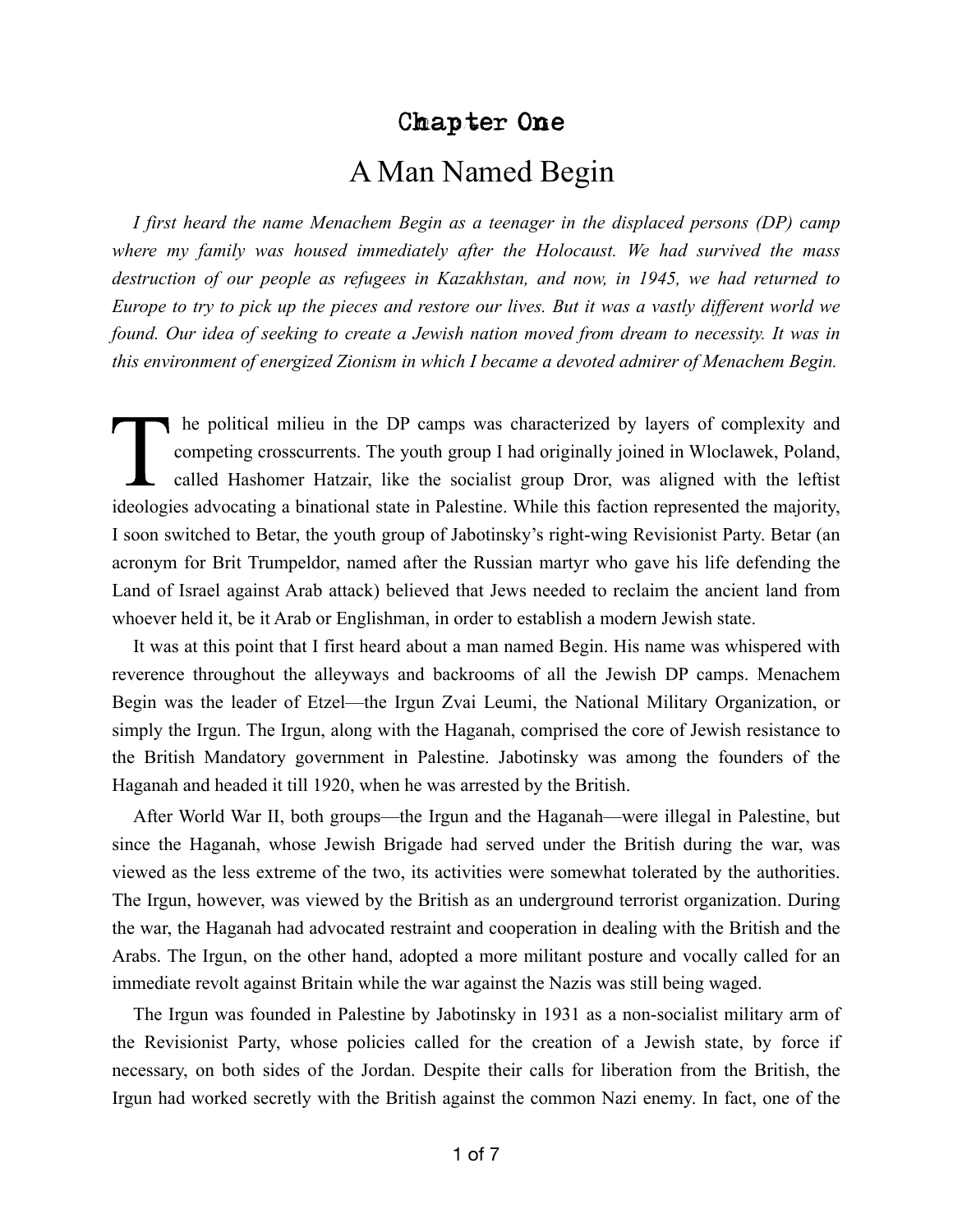Irgun's first leaders—the mysterious military genius David Raziel—was killed while conducting an underground mission to Iraq on behalf of the British Army. The death of the Irgun leader Raziel in 1941, shortly after Jabotinsky's death, took a heavy toll on the Irgun, as did the split led by Avraham Stern. Yaakov Meridor was chosen to head the organization, but soon relinquished command. Meridor was disliked by the Haganah, who eventually turned him over to the British for arrest. Begin, a charismatic Polish/Czech Betar leader who had just recently arrived in Palestine was persuaded to take the reins from Meridor in December 1943. He immediately undertook a tactical campaign of revolt and resistance, which eventually succeeded in driving the British out of Palestine.

During the critical years of 1946 and 1947, the British had placed a price on Begin's head, and this fact only made him more of a hero to our Betar group. Begin and the Irgun were soundly whipping the British in Palestine. Stories of his activities filled us with an entirely new emotion: Jewish pride, or what Jabotinsky referred to as "hadar." While I was brought up by my father and grandfather with a strong sense of pride in the history of the Jewish people, this was different. My newfound pride arose from what my fellow Jews were doing in Palestine right now … not two thousand years ago.

Begin's voice was an inspiring call to arms to all the displaced and dispossessed young Jews of Europe. "You are the Hebrew soldiers," he would declare. He would often repeat Jabotinsky's well-known admonition: "The blood of the Maccabees flows in your veins!" Begin's words held a resonance that went beyond mere youthful romanticism. There was a flavor to his rhetoric that transcended our recent history and tapped into the most basic ancient roots of the Jewish people.

On February 1, 1944, Begin's well-known "Proclamation of the Revolt" was first distributed by leaflet throughout Palestine, after having been broadcast over the Irgun's clandestine radio station. Betar groups like ours circulated the proclamation throughout the DP camps. With my glue bucket and "Rak Kach" (the Irgun motto: "Only thus") posters, I became known as a prolific pamphleteer. I would often show up in class with hundreds of such leaflets stuffed under my shirt. An excerpt from the proclamation:

#### Hebrews!

The establishment of the Hebrew Government and the realization of its program is the sole way to rescue our people, to save our existence and our honor. We will go in this path, because there is no other. We will fight. Every Jew in the state will fight.

#### Hebrews!

The fighting youth will not be deterred by victims, blood, and suffering. It will not surrender, it will not rest, as long as our days have not been renewed as of old, as long as our people is not assured of a state, freedom, honor, bread, righteousness, and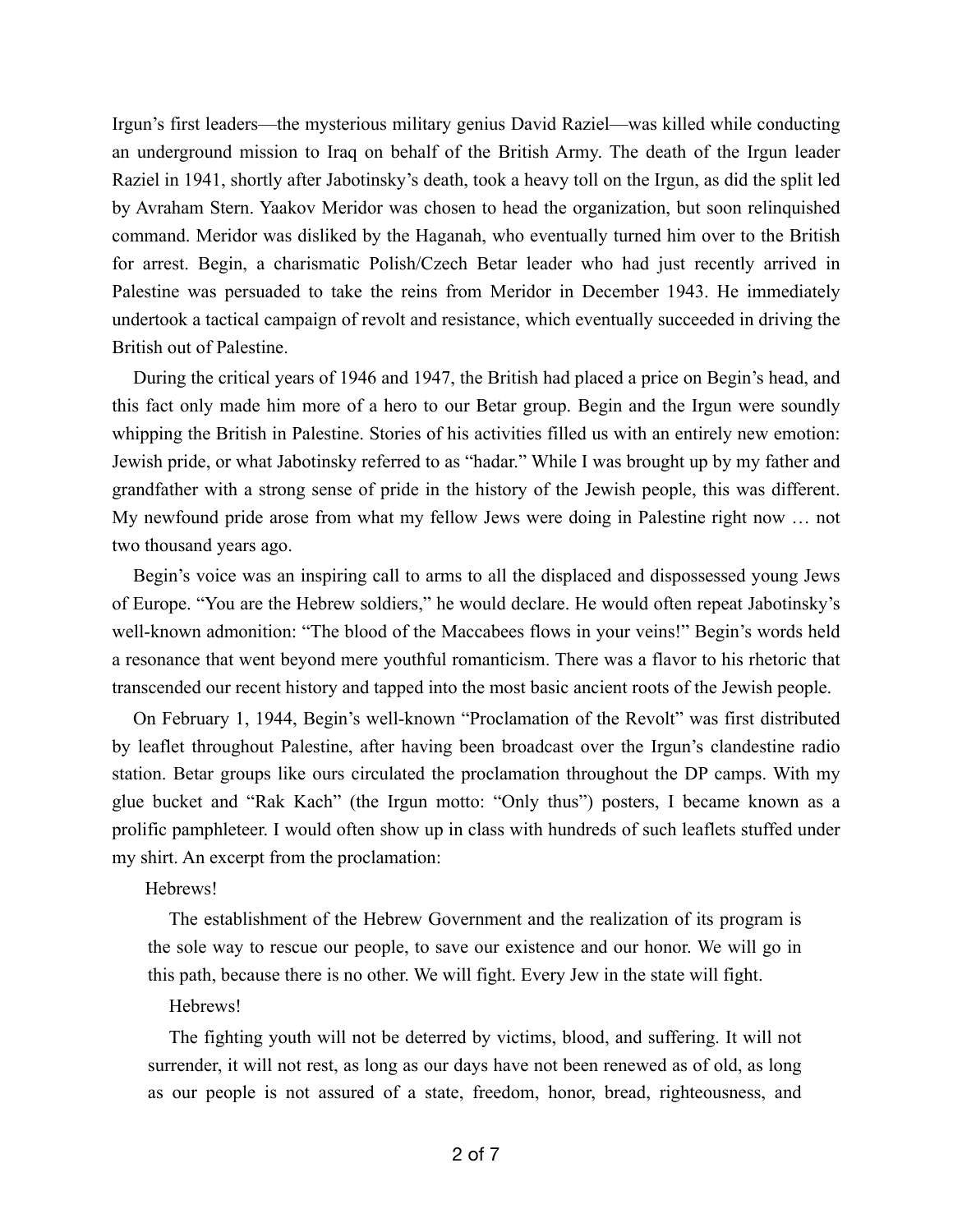justice. And if you will surely aid it, then your eyes will soon see in our time the return to Zion and the renaissance of Israel. This and more may G-d grant us!

*—Excerpt from the Proclamation of the Revolt, 1944*



The Insignia of the Irgun Zvai Leumi

We shared a certain bravado and toughness born from not only recent experiences but also an unnatural selection process. We were the only Jews from our town who had the wherewithal to pack up and flee the advancing Nazis. Those who did not share this tenacity were gone. Similarly, while survival during the Holocaust was mostly a matter of luck, to survive also required toughness and resilience. Most young people in the camps shared these qualities, for those who did not—those who had complacently failed to recognize the impending Nazi onslaught—had mostly been lost in the crucible of the Holocaust. We admired these qualities in Begin and in his philosophy. He was my hero, and I was prepared and eager to follow his leadership.

This admiration was shared by my older brother, Mark *(z"l)* who, like me, underwent training by the Irgun, and who eventually sailed to Israel aboard the ill-fated *Altalena*. Our dedication at this time was so great that we were prepared to lay down our lives in behalf of the noble cause championed by Menachem Begin.

Another factor that contributed to our toughness was that the Betar leadership was training us teenagers in weapons combat. Carrying a pistol, I regularly engaged in target practice and small arms drills in the forests near the camp. We knew we were being molded into Irgun soldiers, trained to fight the British, the Arabs, and anyone else that stood in the way of a Jewish nation in Palestine.

While our family never fit the stereotype of the eternally victimized *shtetl* Jew—we had too much Jewish pride for that—I felt that Begin and Betar represented a metamorphosis. A tough new Jew was emerging from the ashes—one filled with pride and a love of Zion, ready to fight to reclaim and defend our nation, not bound by the tired, failed ideologies of socialism, and no longer willing to suffer the blows and insults of the bigot and antisemite. This was the Jew of the future. Thanks to Menachem Begin, this was the Jew I became in the DP camps, and the Jew I remain to this day.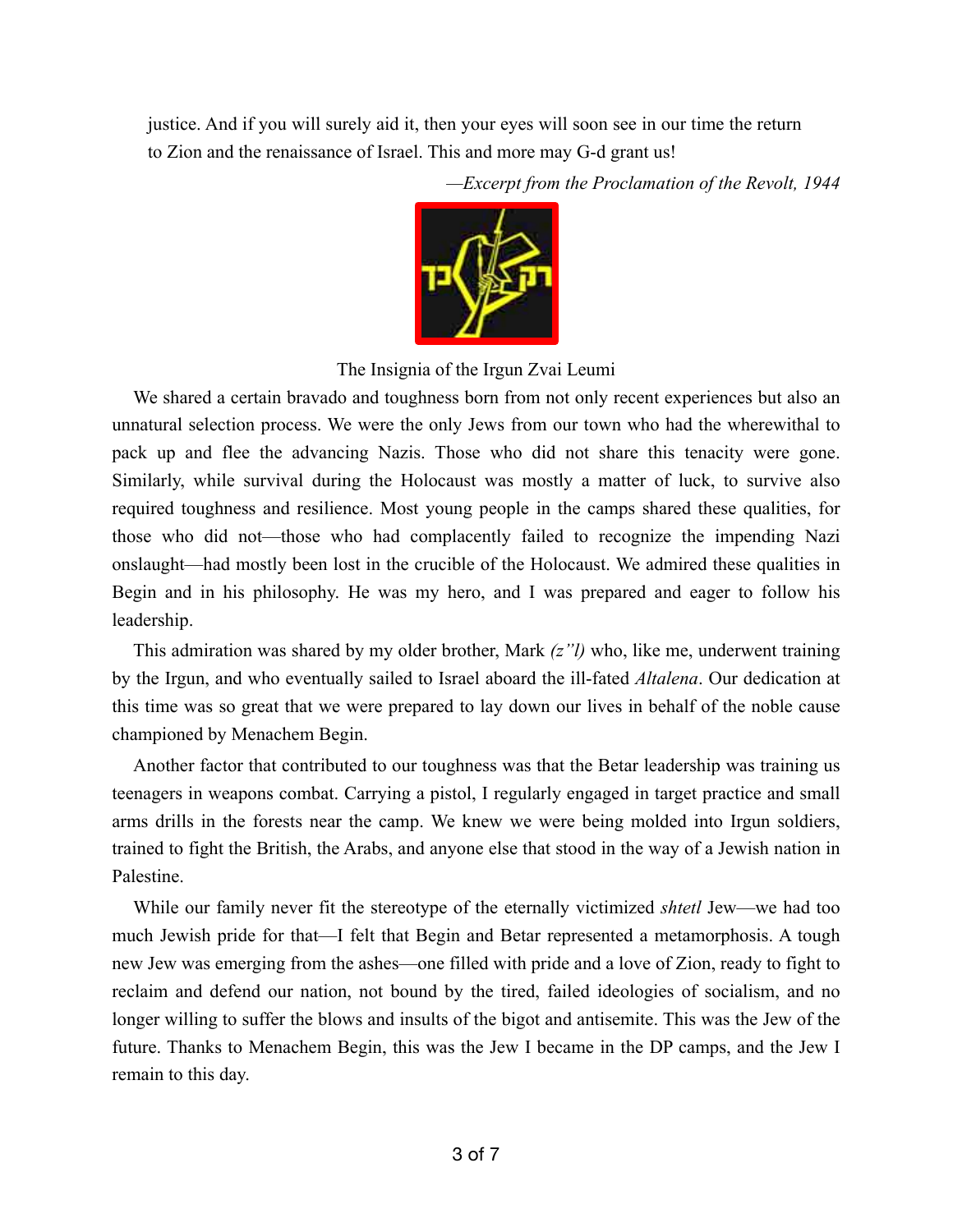## Chapter Two

### Meeting Mr. Begin

*My parents and I immigrated to the US in 1951 when I was nineteen years old. Thanks to the opportunities to be found only in America, I was, by the late 1960s, in the process of building a successful business and a wonderful Jewish family. But, throughout those years, I never abandoned my admiration for my hero, Menachem Begin. I observed for years the honorable manner in which he led the loyal opposition in Israeli politics. When I had reached the point where I was able to substantially support the State of Israel, it afforded me the opportunity to finally meet my hero face-to-face.*

ne of the first Jewish causes with which I became involved—as soon as I was in a position to do so—was Israel Bonds. The Israel Bond movement was started in 1951 by David Ben-Gurion, among others, as a means of raising rev position to do so—was Israel Bonds. The Israel Bond movement was started in 1951 by David Ben-Gurion, among others, as a means of raising revenues badly needed by the young Israeli government. The idea was to build a "bond" between Israel and its supporters around the world through the creation of a financial instrument. Investors, in addition to earning a market rate of return, would have a stake in the future of Israel. If enough bondholders could be created, the effort would yield far-reaching political, as well as economic, objectives. Money raised through the sale of Israel Bonds is typically used to finance the many nonmilitary projects carried out by the Israeli government, such as highways, bridges, canals, power plants and the like. But unlike other types of foreign securities, Israel Bonds are not sold through brokerage houses. Instead they are marketed using a fund-raising model. Bond dinners, where investors are encouraged to stand up and publicly announce their purchase of Israel Bonds, are commonplace. Israel Bonds offices operate in major cities across America handling transactions and working with lay volunteers to organize bond drives. It was in my capacity as an Israel Bonds leader that I was afforded the opportunity to meet, in person, the man who had been my lifelong hero, Menachem Begin.

Since Israeli independence in 1948, Begin had served as the leader of the largest non-Labor political party in Israel. As discussed earlier, Begin's Irgun Zvai Leumi Jewish underground was a key factor in the establishment of the State of Israel. During the revolt against the British Mandate, Begin had ordered the Akko (Acre) prison breakout and the destruction of the central British administrative offices at the King David Hotel.

After Israeli independence, Begin, as leader of the Herut Party, served as head of the loyal opposition during the long tenure of the prevailing Ben-Gurion Mapai Party. It was in this capacity that he led the movement against the acceptance of German reparations for the Nazi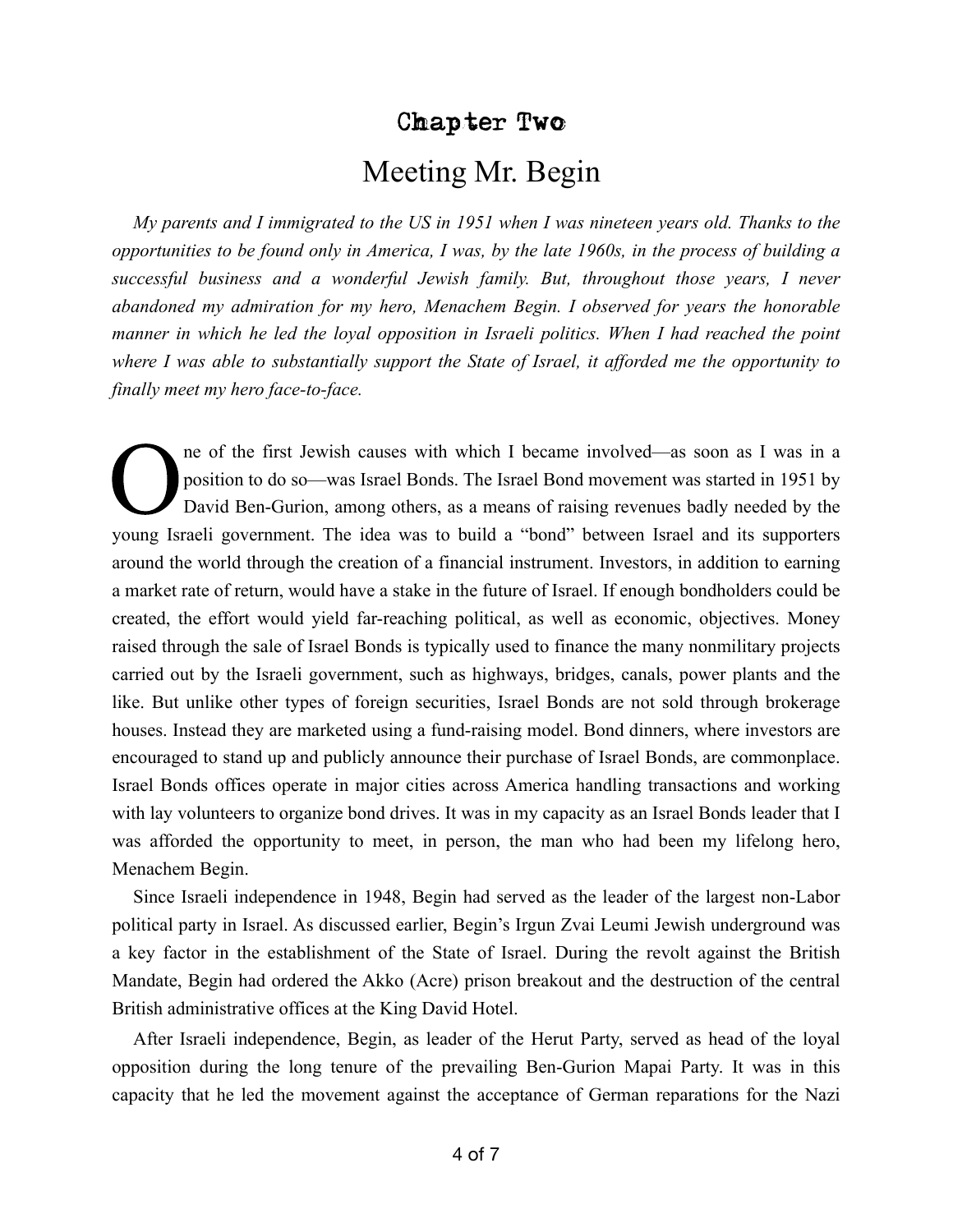Holocaust. In 1965 Begin merged the Herut Party with the Liberals to form Gahal, which would later serve as the foundation for the Likud Party. The crisis atmosphere of 1967 saw the creation of a national unity government that brought Begin to the cabinet table. It was in this role that he visited Chicago in 1969 as the keynote speaker on behalf of Israel Bonds.

When I got word that Begin would be speaking at the Chicago bond dinner, I immediately made plans to attend. I was hoping to listen to the hero of my youth and perhaps shake his hand. As I moved through the reception line at the black-tie soirée, I introduced myself and offered a few words in Yiddish:

"I've waited all my life to shake your hand, Mar Begin. You were a hero to all of us in Betar when we were stuck in the DP camps," I said eagerly.

"You? You were in Betar?" He looked a bit confused. Finding an "Etzelnik" here among these American fat cats appeared to catch him off guard. "Where are you from? Where were you during the war?"

"I'm from Galicia, and we survived the war in Kazakhstan." I didn't want to hold up the line, so I answered hurriedly and made to move on. "Wait! Let's have a word afterwards," he called as I nodded gladly.

Begin's remarks that night were stirring and succeeded in motivating the assemblage to new heights of Israel Bonds investment. Sometimes when a person meets a hero in the flesh, there is a sense of disappointment as the legend becomes humanized. There was none of that with Begin. I was enthralled with his powerful message. He spoke in English with heartfelt passion about the recent unification of Jerusalem and its impact on the future of Israel. He was still something of a firebrand, but his current role as cabinet minister had seemed to mellow his rhetoric a bit. True to his word, he graciously approached our table afterwards and engaged me in an extraordinary chat.

Begin was curious about my family, and when I told him that my brother was aboard the *Altalena*, he seemed very pleased. I shared stories about how we distributed his words in the camps and how they provided hope and pride to our shattered numbers. I recounted my personal history to Begin, and he was quite moved. I recall a couple of Israeli VIPs coming over to our table to greet Begin, who immediately introduced me and said:

"You must meet my friend, Mr. Hasten. Do you know what this kid went through during the Shoah? He had next to no chance of survival, and yet he made it!" Over the years Begin would retell my story repeatedly whenever he introduced me to someone new. I was amazed at how he always got the details exactly right, and I became convinced that he enjoyed a truly photographic memory.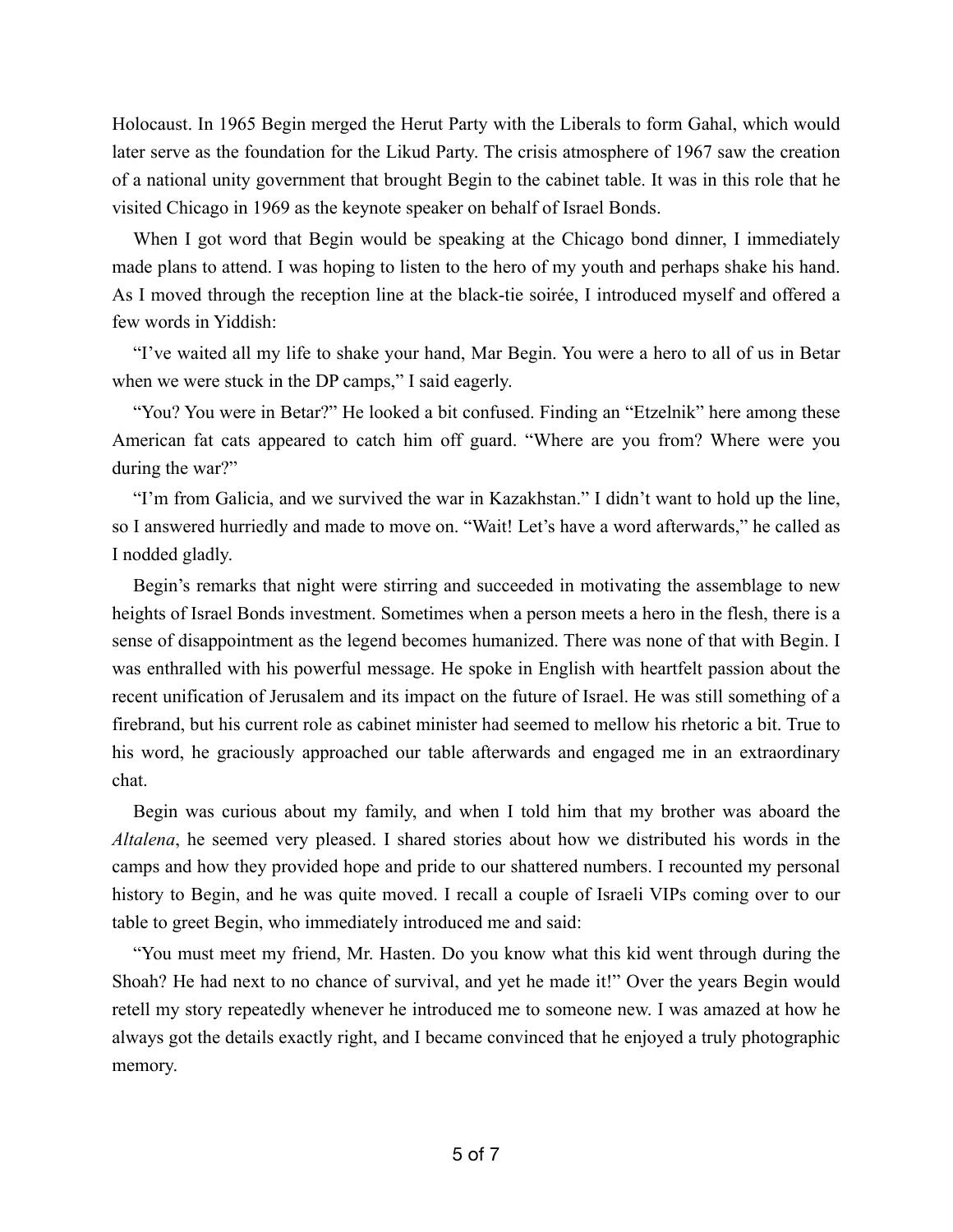The genuine warmth I felt from this man reminded me so very much of my own father. The friendship we developed over the next twenty-five years, I can proudly say, was every bit a "father and son" relationship. We developed an immediate and lasting linkage that night in Chicago, and as the conversation wound down, Begin pressed my arm and leaned closer: "You must look me up the next time you're in Israel." He gave me his home address and phone number and bade me good night.

Although I had not mentioned it to Begin, at this point, I had yet to set foot on Israeli soil. I made up my mind that night, however, that I would travel there as soon as possible. I signed up for the next UJA (United Jewish Appeal) mission to Israel in January of 1970.

Of course, being in Israel for the first time was a transcendent experience. It felt strangely dreamlike and yet spiritually charged with the electricity generated by thousands of years of Jewish yearning. It was a homecoming to be sure, and yet I was too excited to feel at home. The sight of thousands of Jews, strolling down boulevards, emerging from Jewish shops—simply living normal everyday lives—caused my heart to overflow.

The moment that has stayed with me, as I'm sure it has for many Jews, was my first glimpse of the Kotel, the Western Wall, in Jerusalem. I rushed there as soon as I entered the city, and my emotions overcame me as I observed the ancient edifice. Gazing through my tears, I was permeated with a strange feeling of having somehow been here before. It wasn't simply a déjà vu, but rather a sense of wholeness or completion in the pit of my psyche. After over a hundred journeys to Jerusalem in the past fifty years, a visit to the Kotel is still my first stop.

I phoned Begin as soon as I arrived at my hotel in Jerusalem, and he suggested we meet for breakfast. When I asked where, his answer gave me pause. He suggested we meet at the King David Hotel. Begin, of course, had been wanted by the British when, as head of the Irgun, he had ordered the bombing of this hotel, which housed the British administrative offices.

"Don't you feel odd coming here?" I inquired after we had taken our seats.

"Actually, I like to come here … but not for the reason you think," he replied with a hint of a smile. "When I first arrived in Palestine as a private in the Polish Army, I attempted to come in the front door of this hotel. I was stopped by a Polish officer, who informed me that enlisted men could not enter this way and that I was obliged to employ the back door. The front door was only for officers. I kept trying, but I was always stopped. I think about that every time I visit here and enter through the front door with no problem." He made no further reference to the bombing and I left it at that.

Begin was absolutely fascinated with my story. He probed me and devoured every detail. As we spoke, I could sense a kinship being forged. This man had been my hero since my youth, and now here I was, relating stories from that period to him face-to-face. "We admired you because